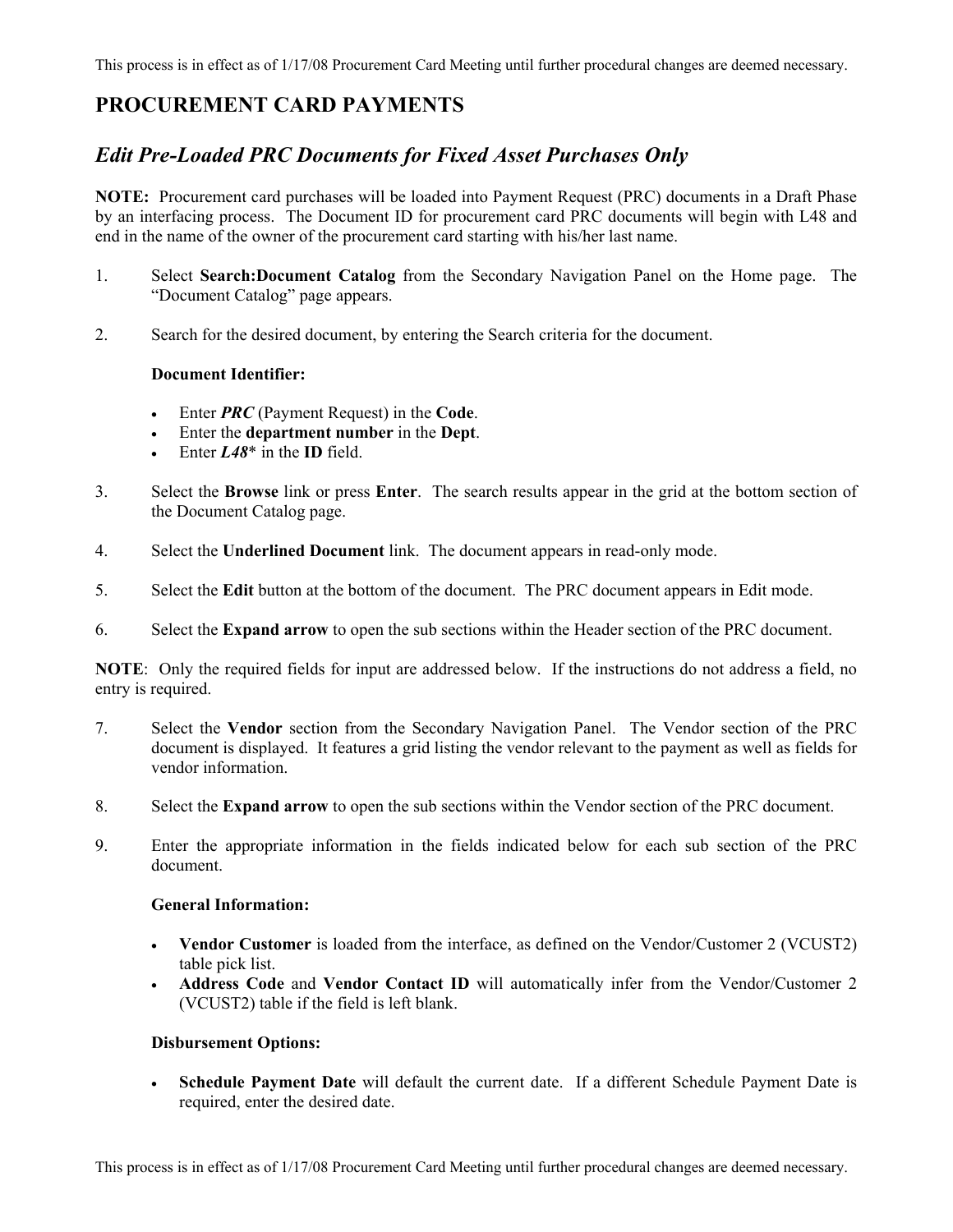This process is in effect as of 1/17/08 Procurement Card Meeting until further procedural changes are deemed necessary.

- **Disbursement Priority** and **Disbursement Format** will automatically infer from the Vendor/Customer 2 (VCUST2) table.
- 10. Select the **Commodity** section from the Secondary Navigation Panel. The Commodity section of the PRC document is displayed. It features a grid listing the commodity line(s) relevant to the PRC document.
- 11. Select the **Expand arrow** to open the sub sections within the Commodity section of the PRC document.
- 12. Enter the appropriate information in the fields indicated below for each sub section of the PRC document.

#### **General Information:**

- The **Commodity V299** (Visa Purchase) is loaded from the interface. For a fixed asset purchase, change the Commodity to one of the following: 0241, 0242, 0243, 0244, 0245, 0246, 0247, 0249, or 0707.
- Select *Item* in the **Line Type** field.
- Enter the **Quantity**.
- Enter the **Unit of Measure**, as defined on the Unit of Measure (UOM) table pick list.
- Enter the **Unit Price**.

**NOTE:** For fixed asset purchases, the Commodity and Object codes must match.

#### **Invoice Information:**

- **Vendor Invoice Number, Vendor Invoice Line,** and **Vendor Invoice Date** are loaded from the interface.
- 13. Repeat above steps as necessary for additional commodity lines.
- 14. On the Commodity section, to enter an accounting line(s) select the commodity line. A separate accounting line(s) exists for each commodity line. The accounting line(s) displays on a per commodity basis.
- 15. Select the **Accounting** section from the Secondary Navigation Panel. The Accounting section of the PRC document is displayed. It features a grid listing the accounting line(s) relevant to the specific commodity.
- 16. Select the **Expand arrow** to open the sub sections within the Accounting section of the PRC document.
- 17. Enter the appropriate information in the fields indicated below for each sub section of the PRC document.

# **General Information:**

- *AP01* (Authorize Normal Payment) is the **Event Type**, as defined on the Event Type (ETYP) table pick list. AP01 is the only Event Type available for the PRC document.
- Enter the **Line Description** if the PRC is for a Fixed Asset. Line Description will copy forward to the Fixed Asset Acquisition (FA) document.
- **Sub Total Line Amount** is the amount of the procurement card purchase.

This process is in effect as of 1/17/08 Procurement Card Meeting until further procedural changes are deemed necessary.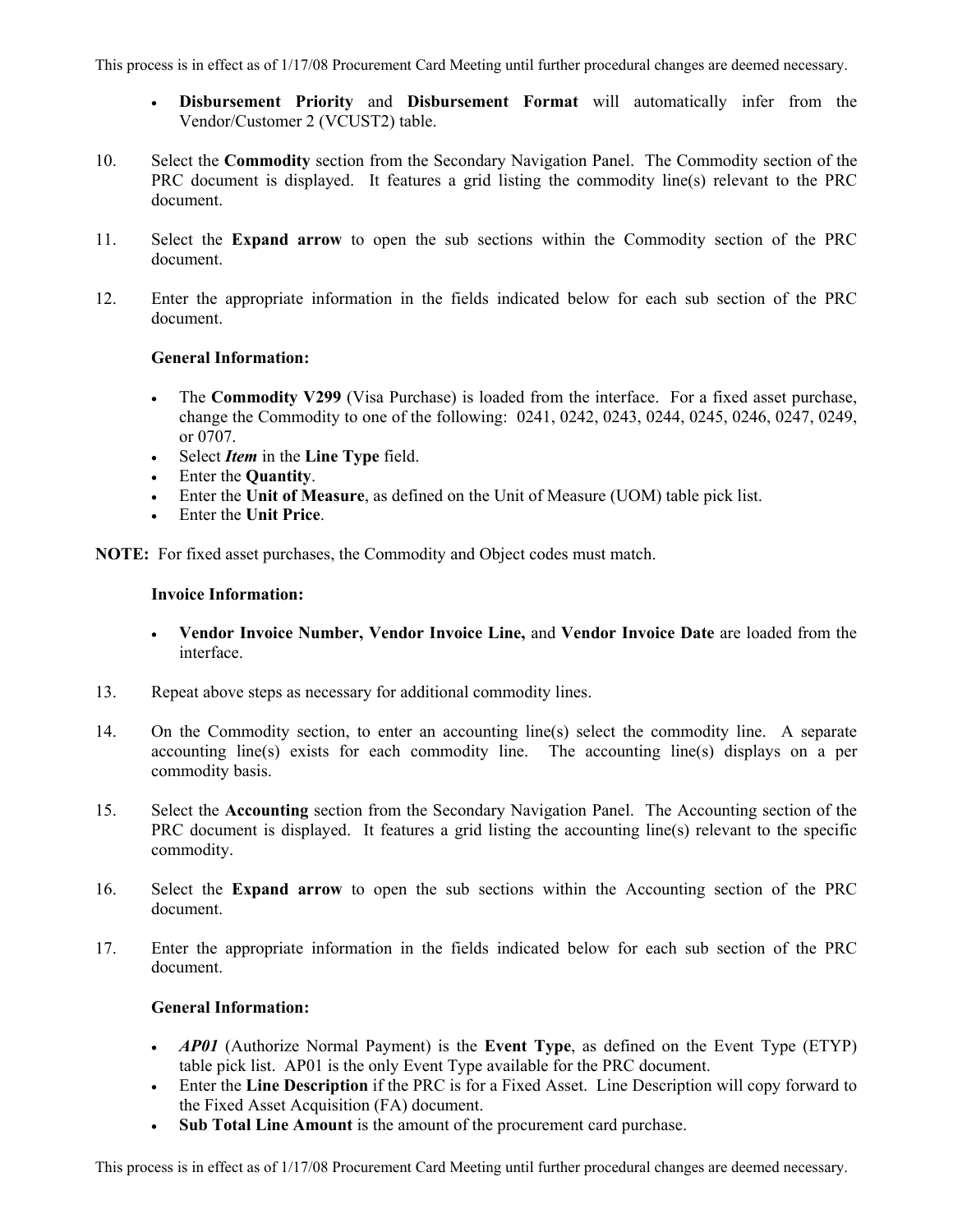This process is in effect as of 1/17/08 Procurement Card Meeting until further procedural changes are deemed necessary.

- If necessary, edit the **Budget FY** as it is the current budget fiscal year.
- If necessary, edit the **Check Description** as it will print directly on the warrant.

#### **Fund Accounting:**

- Verify the **Fund**, **Department**, **Unit**, and **Appr Unit.**
- The **Object** is *V299* (Visa Purchase) and **Sub Object** is *01*. Enter the correct **Object** and **Sub Object**.

**NOTE:** For fixed asset purchases, the Commodity and Object codes must match.

#### **Detail Accounting:**

- Enter the **Function** (Project number), if applicable.
- Enter the **Program**, **Phase**, and **Program Period** (Grant number), if applicable.
- 18. Repeat steps as necessary for additional commodity and accounting lines listed on the PRC document. The Group Indicator (below the grid) may also be used to navigate between commodity line(s) and the corresponding accounting line(s). See the *Overview* User Guide on "Moving from the Accounting Section to the Commodity Code" for more information.
- 19. Select **Validate** at the bottom of the document. Correct errors and view warnings, if necessary.

If all of the errors cannot be corrected, the document is placed in Draft Phase on the Document Catalog. The document number is shown at the top of the document. This number may be used to uniquely identify the document. See the *Overview* User Guide, "Searching for Documents in Document Catalog" for document retrieval information.

- 20. Select the **Posting** section from the Secondary Navigation Panel and review the posting lines.
- 21. Select **Submit** at the bottom of the document. View warnings, if necessary. If the user does not have authority to submit the document, proceed with appropriate notification to the next user for submittal.

After the user/department approvals have been applied, the document is automatically routed to the appropriate SAO Group Worklist. If SAO rejects the document, the document is available in the User's Worklist and Document Catalog. Once the user/department has corrected all of the errors and approves the document, it goes to the appropriate SAO Group Worklist again. This document posts after SAO applies approvals to finalize the document.

22. Select **Close** at the bottom of the document to exit the document.

**NOTE:** On the Fixed Asset Acquisition (FA) shell document generated from the PRC document, in the **Component** section under the **Acquisition Detail** sub section, enter the correct **Vendor**, as defined on the Vendor/Customer 2 (VCUST2) table pick list.. The Vendor must be changed from UMB to the actual vendor from which the fixed asset was purchased.